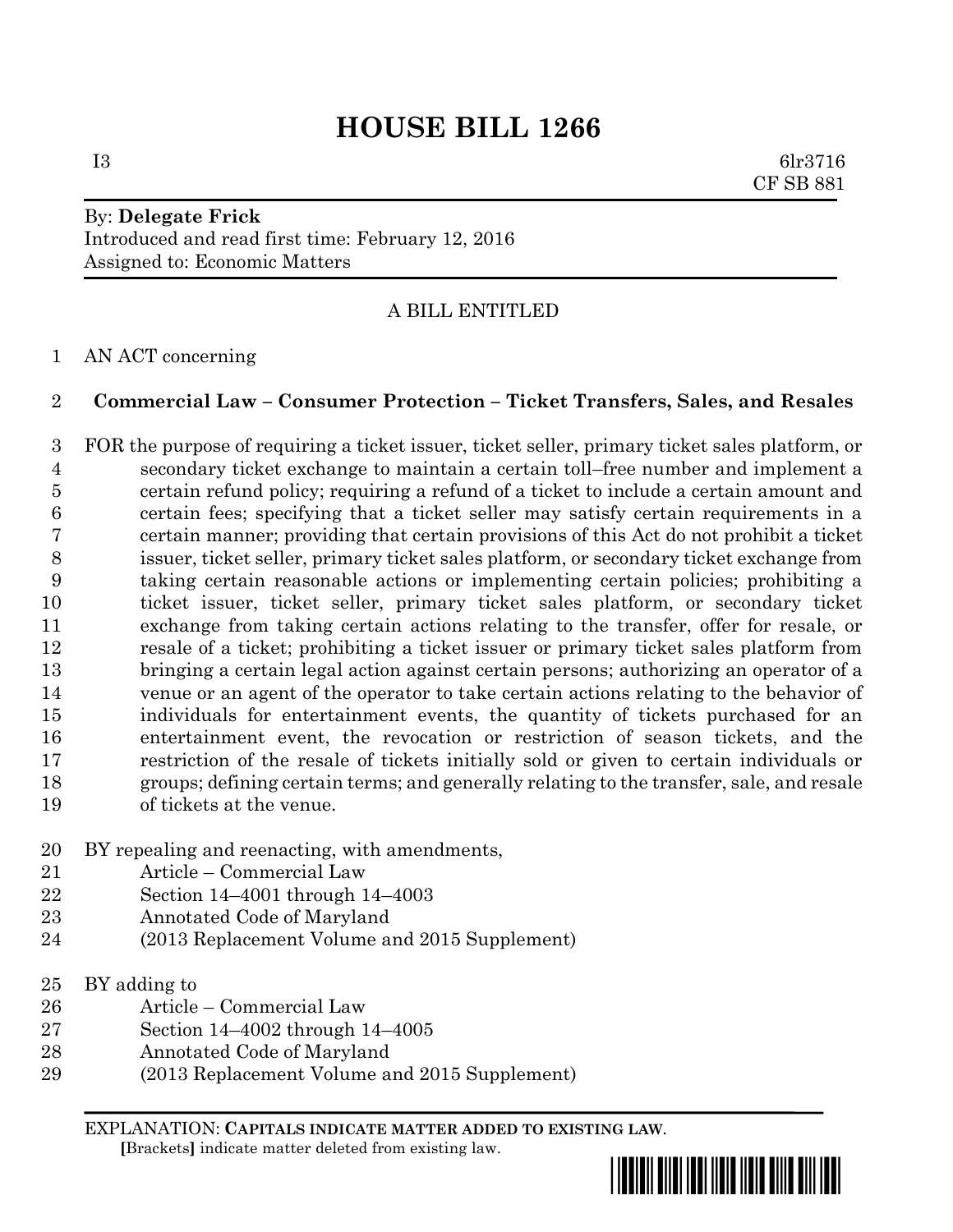## **HOUSE BILL 1266**

| $\mathbf{1}$<br>$\overline{2}$ | SECTION 1. BE IT ENACTED BY THE GENERAL ASSEMBLY OF MARYLAND,<br>That the Laws of Maryland read as follows: |                                                                   |       |                                      |
|--------------------------------|-------------------------------------------------------------------------------------------------------------|-------------------------------------------------------------------|-------|--------------------------------------|
| $\boldsymbol{3}$               |                                                                                                             |                                                                   |       | <b>Article - Commercial Law</b>      |
| 4                              | 14-4001.                                                                                                    |                                                                   |       |                                      |
| $\overline{5}$                 | (a)                                                                                                         | In this subtitle the following words have the meanings indicated. |       |                                      |
| 6                              | (b)                                                                                                         | (1)                                                               |       | "Entertainment event" means:         |
| 7                              |                                                                                                             |                                                                   | (i)   | A performance;                       |
| 8                              |                                                                                                             |                                                                   | (ii)  | A recreation;                        |
| 9                              |                                                                                                             |                                                                   | (iii) | An amusement;                        |
| 10                             |                                                                                                             |                                                                   | (iv)  | A diversion;                         |
| 11                             |                                                                                                             |                                                                   | (v)   | A spectacle;                         |
| 12                             |                                                                                                             |                                                                   | (vi)  | A show; or                           |
| 13                             |                                                                                                             |                                                                   | (vii) | Any similar event.                   |
| 14                             |                                                                                                             | (2)                                                               |       | "Entertainment event" includes:      |
| 15                             |                                                                                                             |                                                                   | (i)   | A theatrical or musical performance; |
| 16                             |                                                                                                             |                                                                   | (ii)  | A concert;                           |
| 17                             |                                                                                                             |                                                                   | (iii) | A film;                              |
| 18                             |                                                                                                             |                                                                   | (iv)  | A game;                              |
| 19                             |                                                                                                             |                                                                   | (v)   | A ride; and                          |
| $20\,$                         |                                                                                                             |                                                                   | (vi)  | A sporting event.                    |

 **(C) "PRIMARY TICKET SALES PLATFORM" MEANS A MARKETPLACE OPERATED BY OR ON BEHALF OF A TICKET ISSUER FOR CONSUMERS TO MAKE AN INITIAL PURCHASE OF TICKETS FROM A TICKET ISSUER.**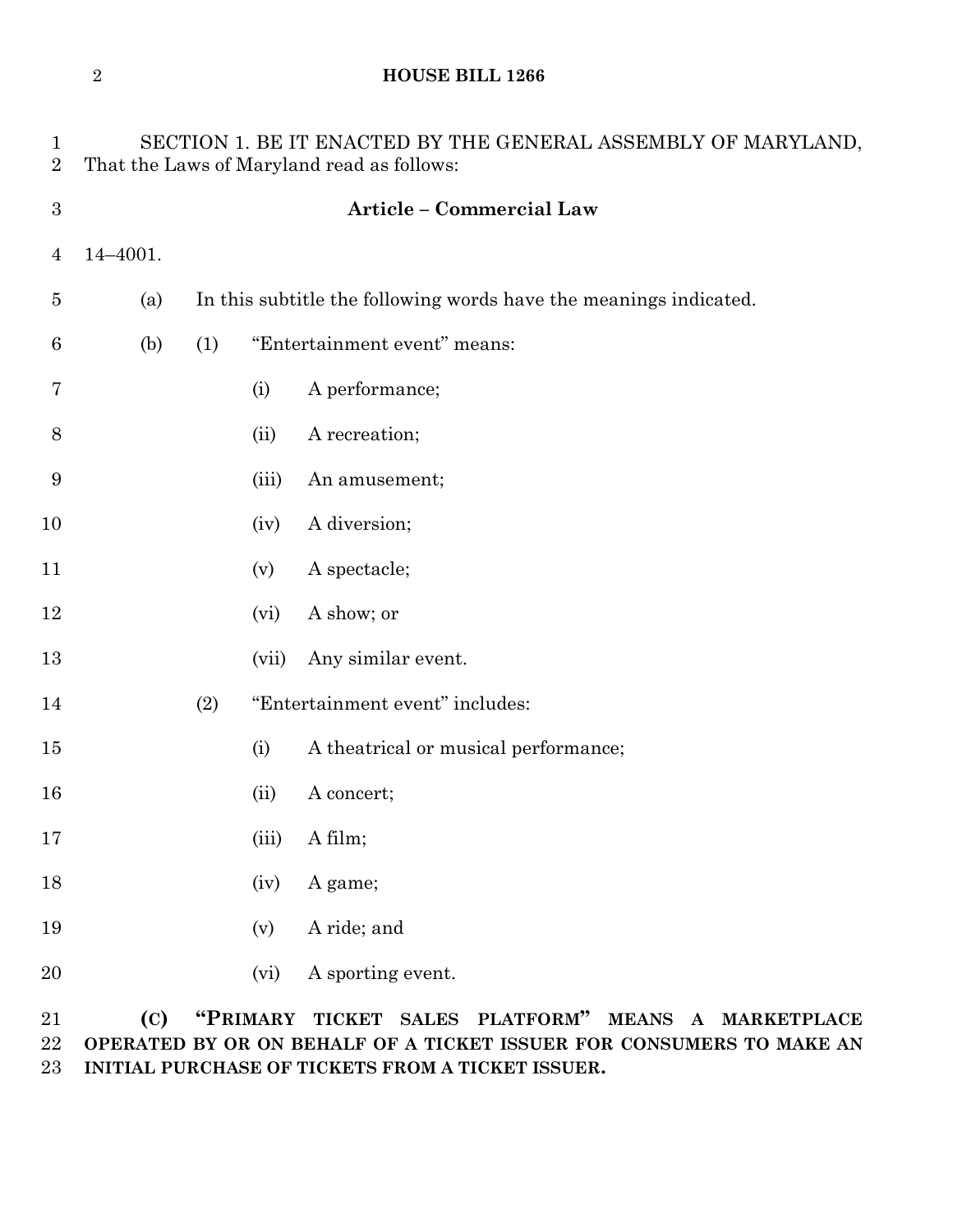**(D) "RESALE" MEANS ANY PURCHASE OF A TICKET SUBSEQUENT TO THE INITIAL PURCHASE OF THE TICKET FROM A TICKET ISSUER, REGARDLESS OF THE METHOD OF DELIVERY OR TRANSFER OF THE TICKET.**

 **(E) "SECONDARY TICKET EXCHANGE" MEANS AN ELECTRONIC MARKETPLACE THAT ENABLES CONSUMERS TO SELL, PURCHASE, AND RESELL TICKETS.**

**[**(c)**](F)** "Ticket" means a ticket for admission to an entertainment event.

 **(G) (1) "TICKET ISSUER" MEANS ANY PERSON THAT ISSUED TICKETS, DIRECTLY OR INDIRECTLY, FOR AN ENTERTAINMENT EVENT.**

- **(2) "TICKET ISSUER" INCLUDES:**
- **(I) A MUSICIAN OR MUSICAL GROUP;**
- **(II) AN OPERATOR OF A VENUE;**
- **(III) A SPONSOR OR PROMOTER OF AN ENTERTAINMENT EVENT;**
- **(IV) A SPORTS TEAM PARTICIPATING IN AN ENTERTAINMENT EVENT;**
- **(V) A SPORTS LEAGUE WHOSE TEAMS ARE PARTICIPATING IN AN ENTERTAINMENT EVENT;**
- **(VI) A THEATER COMPANY; AND**

 **(VII) AN AGENT OF ANY OF THE ENTITIES IN ITEMS (I) THROUGH (VI) OF THIS PARAGRAPH.**

 **(H) "TICKET SELLER" MEANS A PERSON ENGAGED IN THE SALE OR RESALE OF TICKETS.**

 **(I) "VENUE" MEANS A THEATER, STADIUM, FIELD, HALL, OR ANY OTHER FACILITY AT WHICH AN ENTERTAINMENT EVENT TAKES PLACE.**

**14–4002.**

 **(A) A TICKET ISSUER, TICKET SELLER, PRIMARY TICKET SALES PLATFORM, OR SECONDARY TICKET EXCHANGE SHALL:**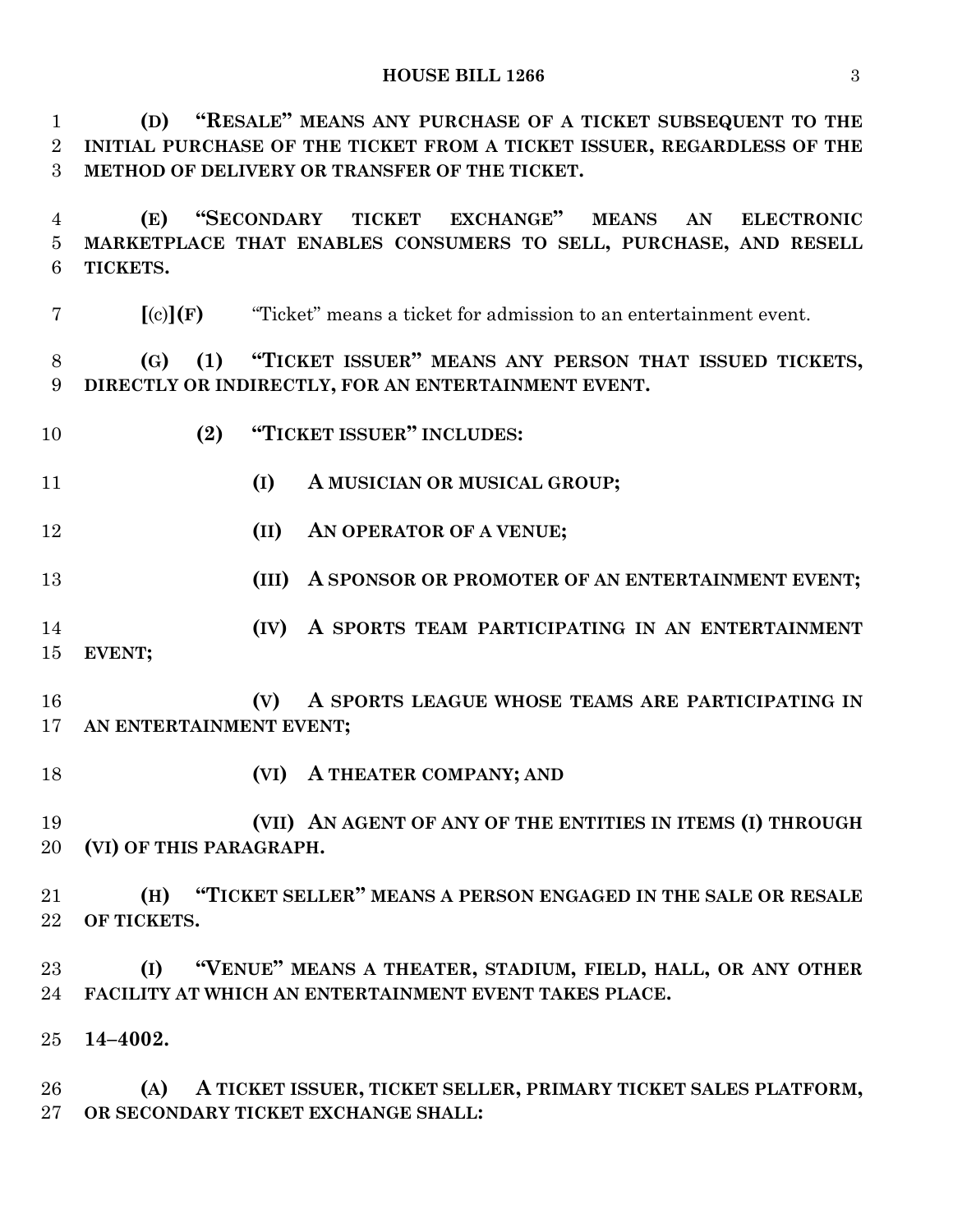**(II) THE TICKET A PURCHASER RECEIVES IS COUNTERFEIT; (C) A TICKET SELLER MAY SATISFY THE REQUIREMENTS UNDER THIS SECTION BY USING A SECONDARY TICKET EXCHANGE THAT COMPLIES WITH THE REQUIREMENTS UNDER THIS SECTION.**

 **(D) THIS SECTION MAY NOT BE CONSTRUED TO PROHIBIT A TICKET ISSUER, TICKET SELLER, PRIMARY TICKET SALES PLATFORM, OR SECONDARY TICKET EXCHANGE FROM:**

 **(1) TAKING REASONABLE ACTIONS TO REMEDIATE INCIDENTS OF FRAUD; OR**

#### **HOUSE BILL 1266**

**AND INQUIRIES; AND**

**(1) MAINTAIN A TOLL–FREE TELEPHONE NUMBER FOR COMPLAINTS** 

 **(2) IMPLEMENT A STANDARD REFUND POLICY THAT PROVIDES A PURCHASER OF A TICKET A FULL REFUND OR COMPARABLE REPLACEMENT TICKETS IF:**

 **(I) THE ENTERTAINMENT EVENT IS CANCELLED WITHOUT BEING RESCHEDULED;**

 **(III) THE TICKET ISSUER HAS CANCELLED THE TICKET FOR NONPAYMENT OF THE TICKET PRICE BY THE INITIAL PURCHASER OR FOR ANY REASON OTHER THAN AN ACT OR OMISSION OF THE PURCHASER;**

 **(IV) THE TICKET FAILS TO CONFORM TO THE DESCRIPTION THAT THE TICKET SELLER PROVIDED;**

 **(V) THE PURCHASER DID NOT RECEIVE THE TICKET BEFORE THE OCCURRENCE OF THE ENTERTAINMENT EVENT UNLESS THE FAILURE OF RECEIPT WAS DUE TO AN ACT OR OMISSION OF THE PURCHASER; OR**

 **(VI) THE TICKET DID NOT PROVIDE THE PURCHASER ADMISSION TO THE ENTERTAINMENT EVENT FOR WHICH THE TICKET WAS PURCHASED.**

**(B) REFUND OF A TICKET SHALL INCLUDE:**

**(1) THE FULL AMOUNT THE PURCHASER PAID FOR THE TICKET; AND**

 **(2) ALL FEES CHARGED IN CONNECTION WITH THE PURCHASE OF THE TICKET, INCLUDING DOWNLOAD FEES, DELIVERY FEES, AND SHIPPING FEES.**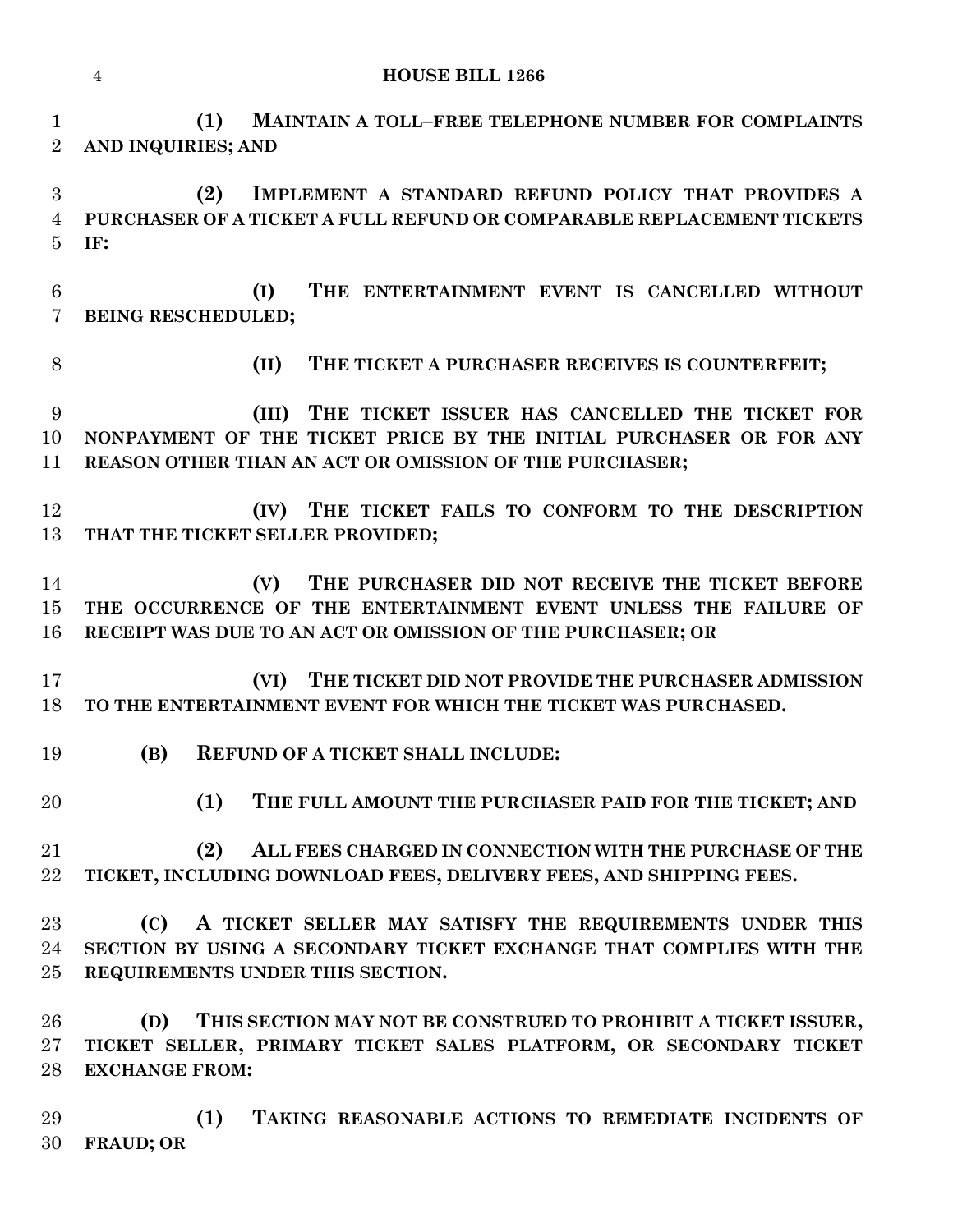**HOUSE BILL 1266** 5

 **(2) IMPLEMENTING CONSUMER PROTECTION POLICIES THAT EXCEED THE STANDARDS ESTABLISHED UNDER THIS SECTION. 14–4003. A TICKET ISSUER, TICKET SELLER, PRIMARY TICKET SALES PLATFORM, OR** 

**SECONDARY TICKET EXCHANGE MAY NOT:**

 **(1) PROHIBIT OR RESTRICT THE TRANSFER, RESALE, OR OFFER FOR RESALE OF A TICKET;**

 **(2) IMPOSE LICENSE OR CONTRACTUAL TERMS ON THE INITIAL SALE OF A TICKET THAT:**

 **(I) PROHIBIT OR RESTRICT THE TRANSFER, RESALE, OR OFFER FOR RESALE OF A TICKET;**

 **(II) RESTRICT THE PRICE AT WHICH A PERSON MAY OFFER A TICKET FOR RESALE OR RESELL A TICKET; OR**

 **(III) RESTRICT OTHER TERMS AND CONDITIONS UNDER WHICH A PERSON MAY TRANSFER, OFFER FOR RESALE, OR RESELL A TICKET;**

**(3) REQUIRE THE PURCHASER OF A TICKET TO AGREE:**

 **(I) NOT TO TRANSFER, OFFER FOR RESALE, OR RESELL THE TICKET; OR**

 **(II) TO ONLY TRANSFER, OFFER FOR RESALE, OR RESELL THE TICKET USING A SECONDARY TICKET EXCHANGE OR OTHER METHOD THAT THE TICKET ISSUER APPROVES;**

 **(4) PENALIZE OR DISCRIMINATE AGAINST A PURCHASER OF A TICKET WHO TRANSFERS, OFFERS FOR RESALE, OR RESELLS THE PURCHASER'S TICKET;**

 **(5) PENALIZE, DISCRIMINATE AGAINST, OR DENY ACCESS TO A TICKET HOLDER SOLELY ON THE GROUNDS THAT THE TICKET WAS RESOLD; OR**

 **(6) USE TECHNOLOGY OR TICKET DELIVERY METHODS THAT HAVE THE EFFECT OF PRECLUDING OR HINDERING THE ABILITY OF A PURCHASER OF A TICKET TO TRANSFER, OFFER FOR RESALE, OR RESELL THE TICKET, INCLUDING:**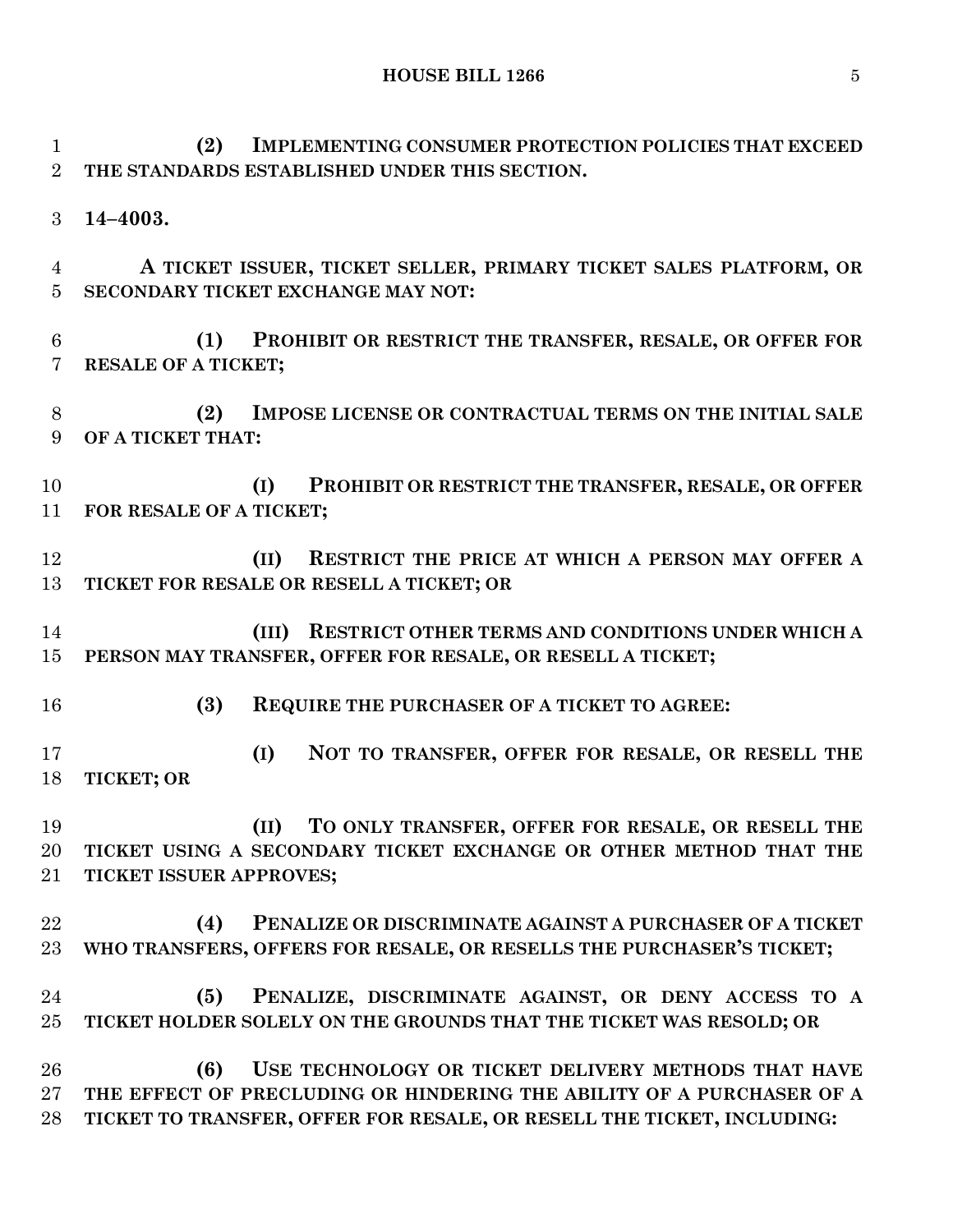|                                                | <b>HOUSE BILL 1266</b><br>$6\phantom{.}6$                                                                                                                                                                                                                                                          |
|------------------------------------------------|----------------------------------------------------------------------------------------------------------------------------------------------------------------------------------------------------------------------------------------------------------------------------------------------------|
| $\mathbf{1}$<br>$\overline{2}$                 | (I)<br>ISSUING TICKET IN AN ELECTRONIC FORM THAT IS NOT<br><b>EASILY TRANSFERRABLE;</b>                                                                                                                                                                                                            |
| 3<br>$\overline{4}$                            | CHARGING AN ADDITIONAL FEE FOR THE TRANSFER OF A<br>(II)<br>TICKET BY THE PURCHASER TO ANOTHER PERSON;                                                                                                                                                                                             |
| $\overline{5}$<br>$\,6$<br>$\overline{7}$<br>8 | <b>MAKING</b><br><b>ENTRY</b><br><b>TO</b><br>AN ENTERTAINMENT<br>(III)<br><b>EVENT</b><br>CONDITIONED ON THE PRESENTATION OF A MOBILE APPLICATION ON A CELLULAR<br>TELEPHONE OR AN OBJECT OTHER THAN THE TICKET THAT CANNOT EASILY BE<br>TRANSFERRED TO A SUBSEQUENT PERSON, INCLUDING REQUIRING: |
| 9                                              | 1.<br>PHOTO IDENTIFICATION OF THE PURCHASER; OR                                                                                                                                                                                                                                                    |
| 10<br>11                                       | 2.<br>THE CREDIT CARD ORIGINALLY USED TO PURCHASE<br>THE TICKET;                                                                                                                                                                                                                                   |
| 12                                             | DELAYING DELIVERY OF A TICKET; OR<br>(IV)                                                                                                                                                                                                                                                          |
| 13<br>14                                       | USING ONLY A "WILL CALL" METHOD OF DELIVERY OF A<br>(V)<br>TICKET.                                                                                                                                                                                                                                 |
| 15                                             | 14-4004.                                                                                                                                                                                                                                                                                           |
| 16<br>17                                       | A TICKET ISSUER OR PRIMARY TICKET SALES PLATFORM MAY NOT TAKE<br><b>LEGAL ACTION THAT IS:</b>                                                                                                                                                                                                      |
| 18<br>19                                       | (1)<br><b>BASED ON AN ACTION OF THE TICKET ISSUER OR PRIMARY TICKET</b><br>SALES PLATFORM THAT IS A VIOLATION OF THIS SUBTITLE; AND                                                                                                                                                                |
| 20                                             | (2)<br><b>AGAINST:</b>                                                                                                                                                                                                                                                                             |
| 21<br>$\bf 22$                                 | (I)<br>A PURCHASER OF A TICKET WHO TRANSFERS, OFFERS FOR<br>RESALE, OR RESELLS A TICKET;                                                                                                                                                                                                           |
| 23                                             | (II)<br>A PERSON THAT FACILITATES THE RESALE OF A TICKET;                                                                                                                                                                                                                                          |
| 24<br>25                                       | A PERSON THAT PROVIDES SERVICES RELATED TO THE<br>(III)<br><b>RESALE OF A TICKET; OR</b>                                                                                                                                                                                                           |
| 26                                             | THE OPERATOR OF A SECONDARY TICKET EXCHANGE.<br>(IV)                                                                                                                                                                                                                                               |
| 27                                             | 14-4005.                                                                                                                                                                                                                                                                                           |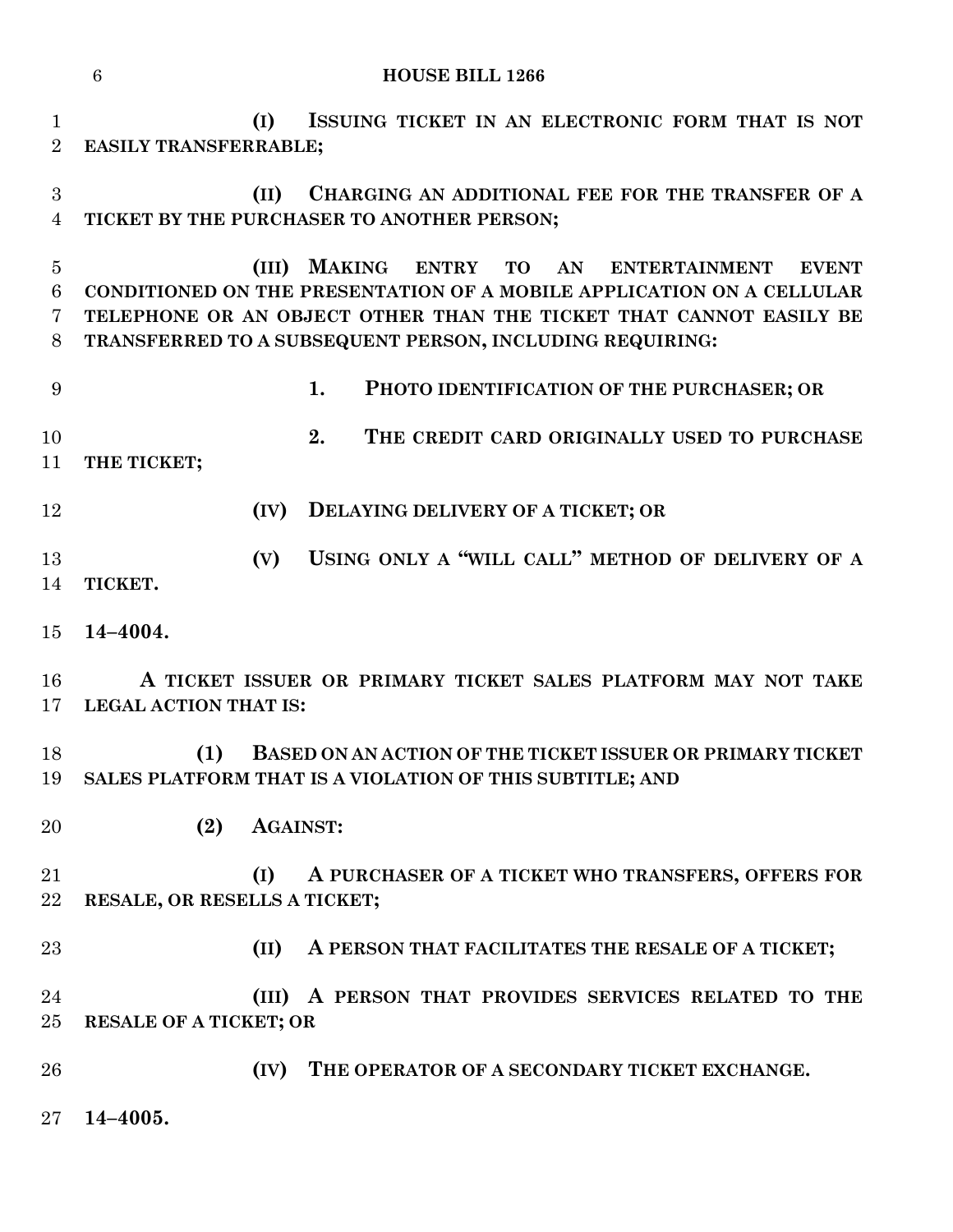## **HOUSE BILL 1266** 7

 **(A) NOTWITHSTANDING ANY OTHER PROVISION OF THIS SUBTITLE, AN OPERATOR OF A VENUE OR AN AGENT OF THE OPERATOR MAY:**

 **(1) MAINTAIN AND ENFORCE ANY POLICIES REGARDING CONDUCT OR BEHAVIOR AT THE VENUE;**

 **(2) ESTABLISH LIMITS ON THE QUANTITY OF TICKETS PURCHASED DURING AN INITIAL SALE OF TICKETS FOR AN ENTERTAINMENT EVENT;**

 **(3) REVOKE OR RESTRICT SEASON TICKETS FOR REASONS RELATING TO VIOLATIONS OF VENUE POLICIES, INCLUDING:**

 **(I) ATTEMPTS BY TWO OR MORE INDIVIDUALS TO GAIN ADMISSION TO THE SAME ENTERTAINMENT EVENT USING TICKETS PURCHASED IN A RESALE TRANSACTION, WITH EACH OF THE INDIVIDUALS PRESENTING A TICKET ORIGINALLY ISSUED TO A SEASON TICKET HOLDER;**

 **(II) CONCERNS REGARDING THE PROTECTION OR SAFETY OF INDIVIDUALS AT THE VENUE; AND**

 **(III) CONCERNS REGARDING POSSIBLE FRAUD OR MISCONDUCT; AND**

 **(4) RESTRICT THE OFFER FOR RESALE OR THE RESALE OF TICKETS INITIALLY SOLD OR GIVEN TO INDIVIDUALS OR GROUPS AS PART OF A TARGETED PROMOTION OR A DISCOUNTED PRICE BECAUSE OF THE INDIVIDUALS' OR GROUPS' STATUS.**

**(B) THE RESTRICTION UNDER SUBSECTION (A)(4) OF THIS SECTION:**

 **(1) INCLUDES GROUPS OR INDIVIDUALS CHARACTERIZED BY A DISABILITY, MEMBERSHIP IN A RELIGIOUS OR CIVIC ORGANIZATION, OR ECONOMIC HARDSHIP; AND**

 **(2) REQUIRES THAT TICKETS SOLD TO CERTAIN INDIVIDUALS OR GROUPS ARE:**

 **(I) NOT OFFERED PROMOTIONALLY TO THE GENERAL PUBLIC; AND**

 **(II) MARKED CLEARLY AS A TICKET RESTRICTED TO THE SPECIFIED INDIVIDUALS OR GROUPS.**